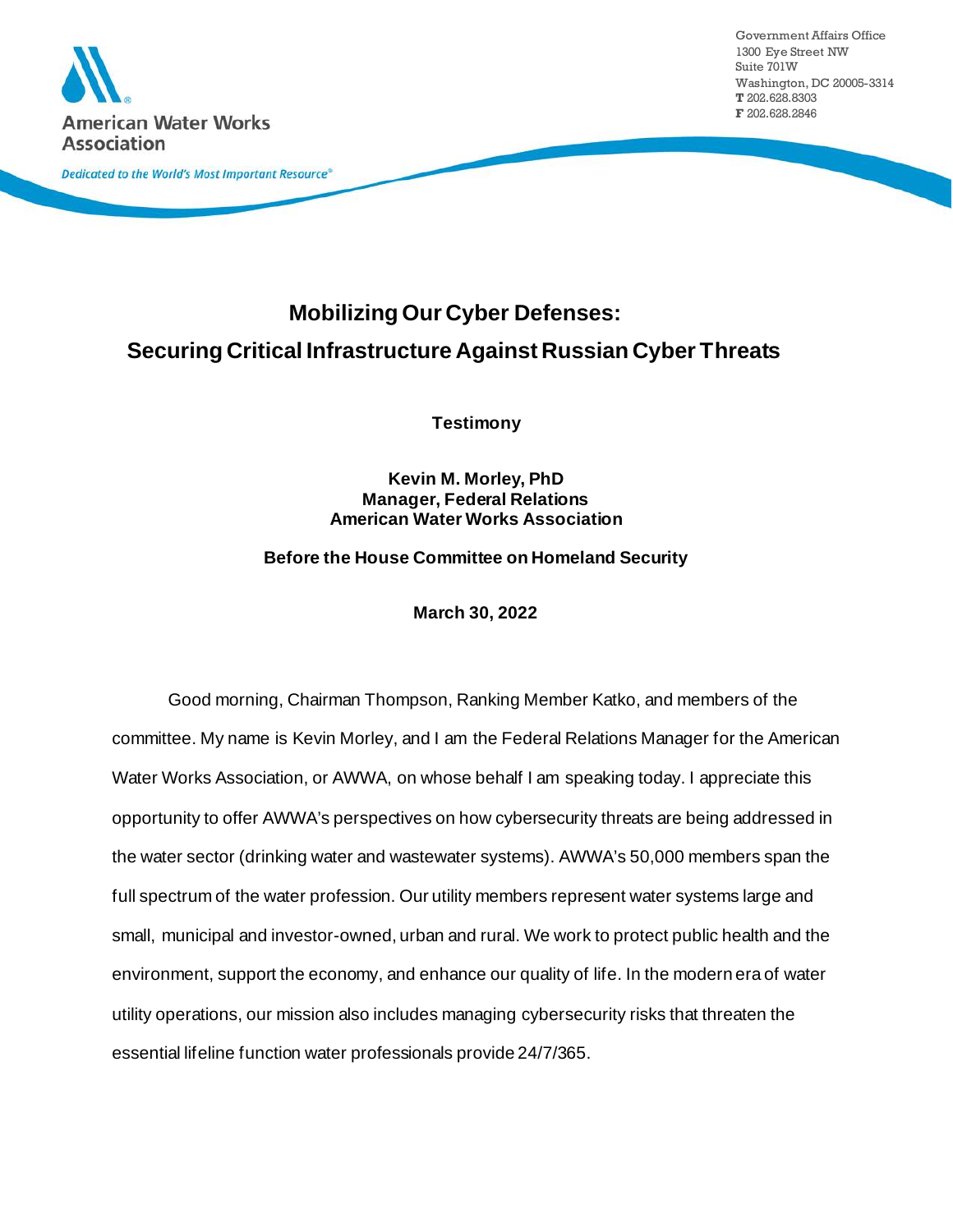AWWA strongly values collaboration and information sharing with our federal partners to address the dynamic nature of the cyber threats facing our critical infrastructure systems. Recent federal recommendations on how to mitigate Russian cyber threats have been invaluable. The water sector has actively participated in multiple briefings provided by the Cybersecurity and Infrastructure Security Agency (CISA) and U.S. Environmental Protection Agency (EPA) that illuminate the evolving threat environment and help professional organizations, such as AWWA, build awareness among members. Working with sector partners, EPA reached out to 58,000 water systems collectively serving about 300 million Americans regarding cyber threat concerns at the end of December 2021. This led to several sector level briefings hosted by EPA to share information on Russian cyber threat activity. The associated advisories have been shared across multiple communication platforms to ensure the widest possible distribution to water utility owners and operators.

The current situation illustrates both the necessity and strength of continuous two-way engagement to jointly manage the cyber threats facing critical infrastructure systems, including drinking water and wastewater systems. Functionally, we see the following areas of collaboration as most essential:

- Actionable Threat Intelligence
- Vulnerability Mitigation and Technical Assistance
- Partnership and a Path Forward

## **Actionable Threat Intelligence**

We recognize the complexity and sensitivity of the intelligence efforts developed by our federal partners. CISA, and its predecessors, have generated copious amounts of information, alerts, and advisories on a multitude of cyber vulnerabilities that have enabled many entities to address otherwise unknown security gaps. The new Shields Up campaign deployed by CISA has been very well received and represents a welcome reorganization of the information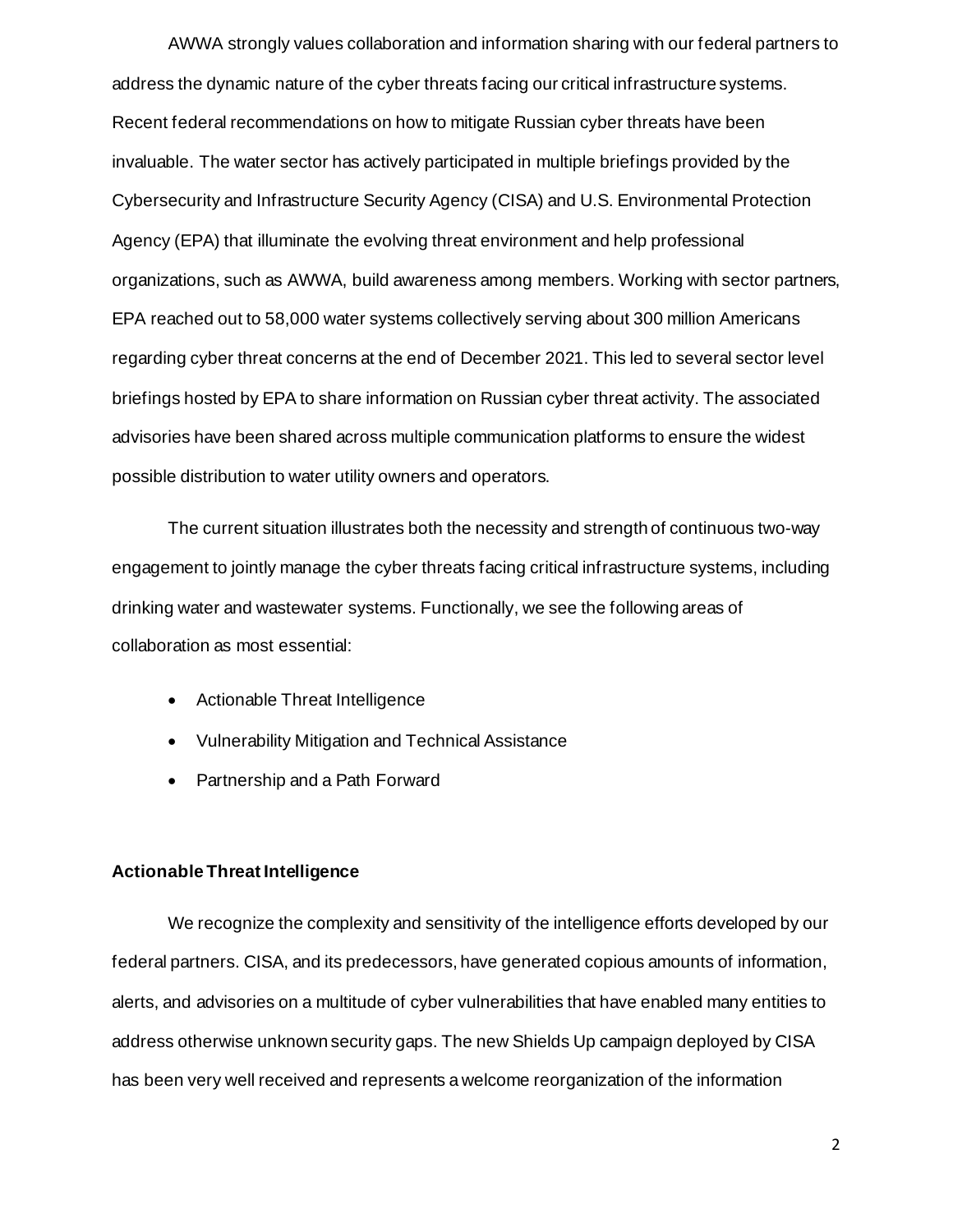disseminated to assist and guide critical infrastructure sectors. There are multiple federal partners that assess threats and develop valuable mitigation recommendations that are valuable but often difficult for a single water system to track and monitor absent a centralized hub for dissemination. Shields Up has provided a unified platform to share this information in a format that allows sector organizations, such as AWWA, to effectively amplify the recommendations developed by CISA and our federal partners for cybersecurity risk management.

To enhance the effectiveness of the information being shared, we recommend that CISA work with Sector Risk Management Agencies (SRMA) – EPA in the water sector's case and partners like AWWA, WaterISAC and the Water Sector Coordinating Council to properly contextualize threat information. In many cases, advisories and alerts are quite technical, and they may be difficult to implement by entities without in-house cyber security experts. It should be recognized that many systems are divisions of municipal government and certain systems are not directly managed by the water utility. Integrating sector subject matter experts into the review and development of threat alerts and advisories will help ensure that the information transmitted to the sector is concise, actionable, and properly contextualized.

Expedient declassification of threat intelligence is essential to ensure that system owners and operators can effectively deploy mitigations. While there is often tension in getting information moved below a certain classification level, the reality is most entities simply want to know what the vulnerability is and how it can be mitigated. The variables that often drive classification such as attribution and tactics, techniques, and procedures (TTPs) are rarely of direct interest to the end user of the technology or system that may have been compromised.

## **Vulnerability Mitigation and Technical Assistance**

AWWA, in alignment with our mission, has been directly engaged in developing resources to facilitate the assessment of cybersecurity vulnerabilities. This effort is centered on the controls provided in the NIST Cybersecurity Framework. AWWA's sector-specific guidance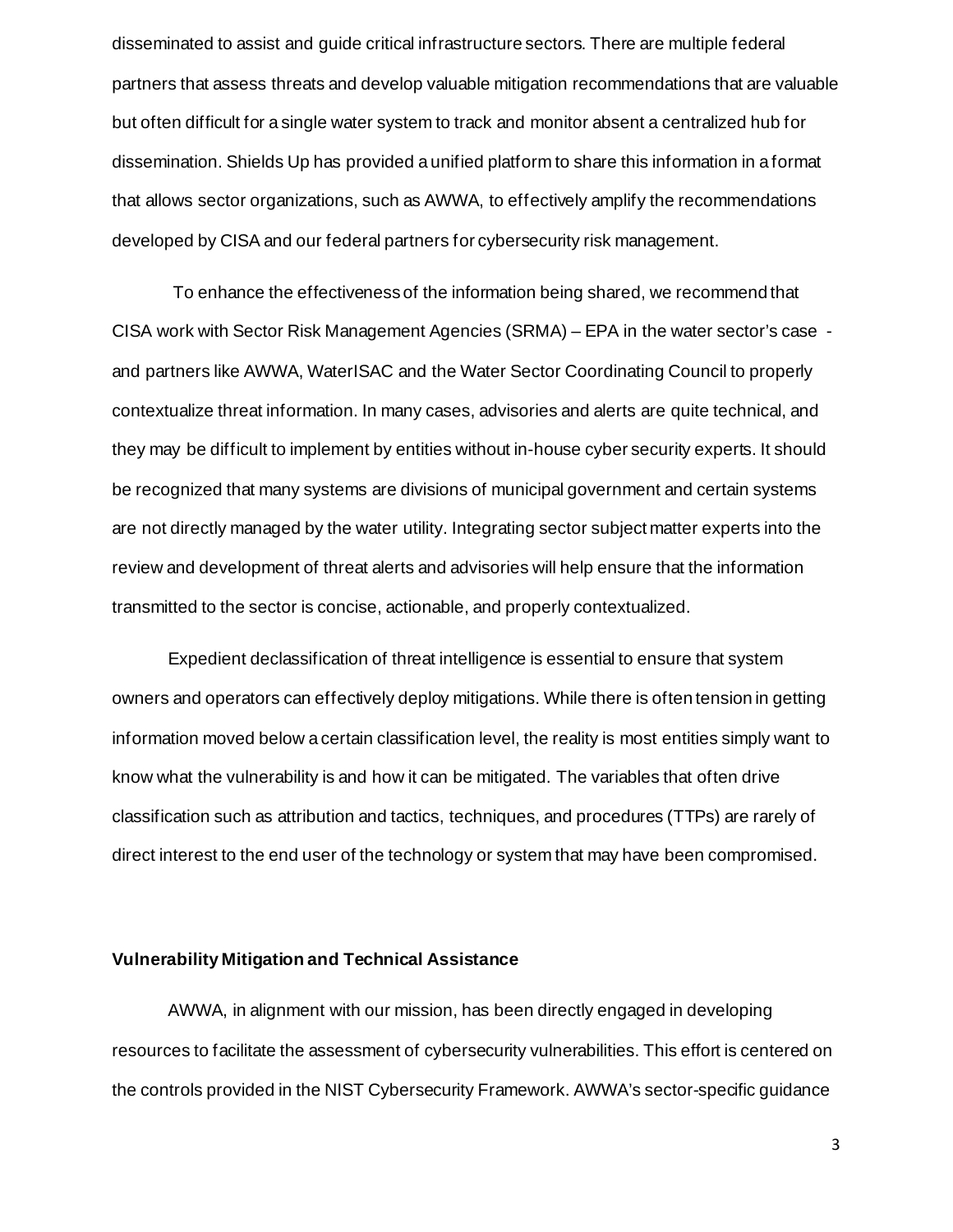and assessment tool<sup>[1](#page-3-0)</sup> provides a water utility with a tailored application of the NIST CSF that is based on its application of certain technologies. Using the tool allows utility assessment of cybersecurity controls and practices to be right-sized in a manner that emphasizes actions that address the highest priority controls expected to quickly provide the greatest risk reduction value. Coordination with NIST, EPA and CISA was essential in developing this resource. Collaboration with our federal partners provided a strong foundation for creating a consistent and repeatable course of action to reduce vulnerabilities to cyberattacks as recommended in Executive Order 13636 and several ANSI/AWWA standards<sup>[2,](#page-3-1) [3](#page-3-2), [4](#page-3-3)</sup>, two of which hold SAFETY Act designations from CISA. The guidance and assessment tool were first released in 2014 and are regularly updated to help community water systems comply with the cybersecurity provisions included in section 2013 of America's Water Infrastructure Act (AWIA) of 2018 (PL 115-270). In AWIA, Congress placed an emphasis on assessing and taking action to mitigate cybersecurity threats that could impact drinking water utility operations and/or business enterprise systems.

Cybersecurity vulnerabilities are a critical concern in the entire water sector. AWWA's resources are designed to assist all water systems in assessing potential vulnerabilities with various technology applications. Once a vulnerability is identified, many of the CISA resources can help mitigate risks. One valuable resource is the Cyber Hygiene Service that assesses the "health" of an entity's publicly accessible web applications by checking for known vulnerabilities and weak configurations. This service is likely to provide the most immediate risk reduction benefit to users based on the actionable mitigation recommendations included in the reports provided to subscribers by CISA. We recommend that EPA, CISA and sector organizations coordinate a unified outreach campaign to increase deployment of this resource among water systems, especially smaller and medium-sized utilities.

<span id="page-3-0"></span><sup>&</sup>lt;sup>1</sup> American Water Works Association, Water Sector Cybersecurity Risk Management Guidance and Assessment Tool[, https://www.awwa.org/cybersecurity](https://www.awwa.org/cybersecurity)

<span id="page-3-1"></span><sup>&</sup>lt;sup>2</sup> ANSI/AWWA G430: Security Practices for Operations and Management (SAFETY Act Designated)

<span id="page-3-2"></span><sup>3</sup> ANSI/AWWA J100: Risk and Resilience Management of Water and Wastewater Systems (SAFETY ACT Designated)

<span id="page-3-3"></span><sup>4</sup> ANSI/AWWA G440: Emergency Preparedness Practices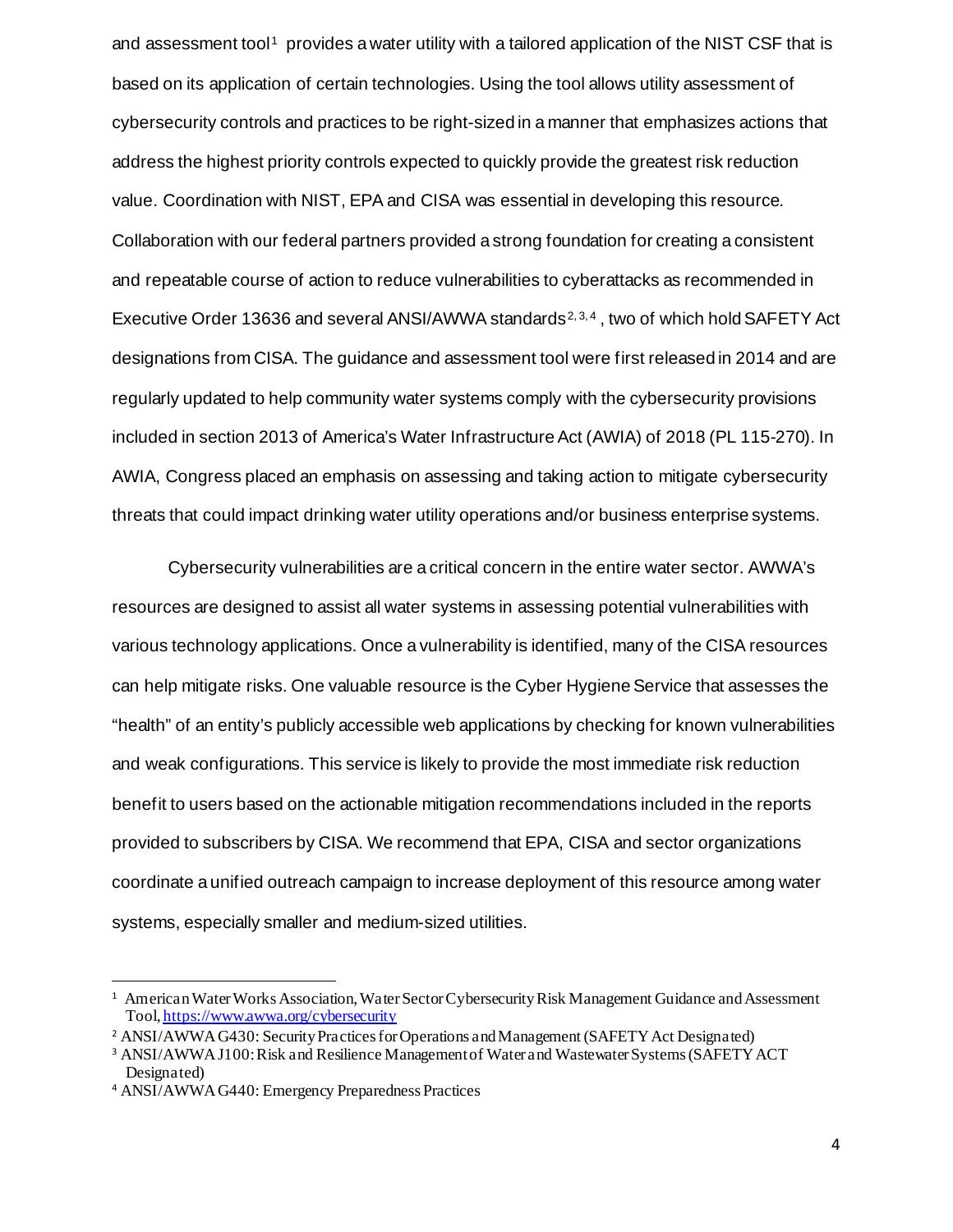As water system cyber capabilities mature, other CISA-based resources provide support for long-term, sustainable cyber risk management strategies. The Cyber Security Evaluation Tool (CSET®) provides more advanced capabilities to users. AWWA worked with CISA and Idaho National Lab to integrate AWWA's Assessment Tool output with CSET®. This new functionality allows a water system that has used AWWA's tool to seamlessly transition their information into CSET®, a resource that provides advanced features and analysis of system architecture and controls. This is an excellent demonstration of partnership between the sector and federal government to advance our shared objective of improving the cybersecurity capabilities of water utilities.

The diversity in the water sector is unique among U.S. utility sectors in both the size and complexity of water systems that provide drinking water and wastewater services across the country as either a public agency or a privately owned utility. Consequently, education and training are an ongoing activity and need within the sector. A partnership with the United States Department of Agriculture facilitated the development of materials and important training on cybersecurity for small systems. Through an EPA small systems capacity development grant, AWWA and the Rural Community Assistance Partnership (RCAP) also were able to provide guidance and training on AWIA compliance, including directed outreach and training on cybersecurity. The training drew on a scaled-down version of the AWWA guidance, targeted to the needs of small systems. AWWA produced facilitated training, eLearning resources, and a guidance document for small utilities titled Water Sector Cybersecurity Risk Management Guidance for Small Systems.<sup>[5](#page-4-0)</sup> This "getting started guide" is intended to help small, rural utilities improve their cybersecurity practices. The intended users serve populations of fewer than 10,000 people, and particularly, utilities that serve fewer than 3,300 people. This resource was prepared to reflect the reality that many of the controls in the NIST CSF do not apply to the environment of many small utilities.

5

<span id="page-4-0"></span><sup>5</sup> AWWA, Water Sector Cybersecurity Risk Management Guidance for Small Systems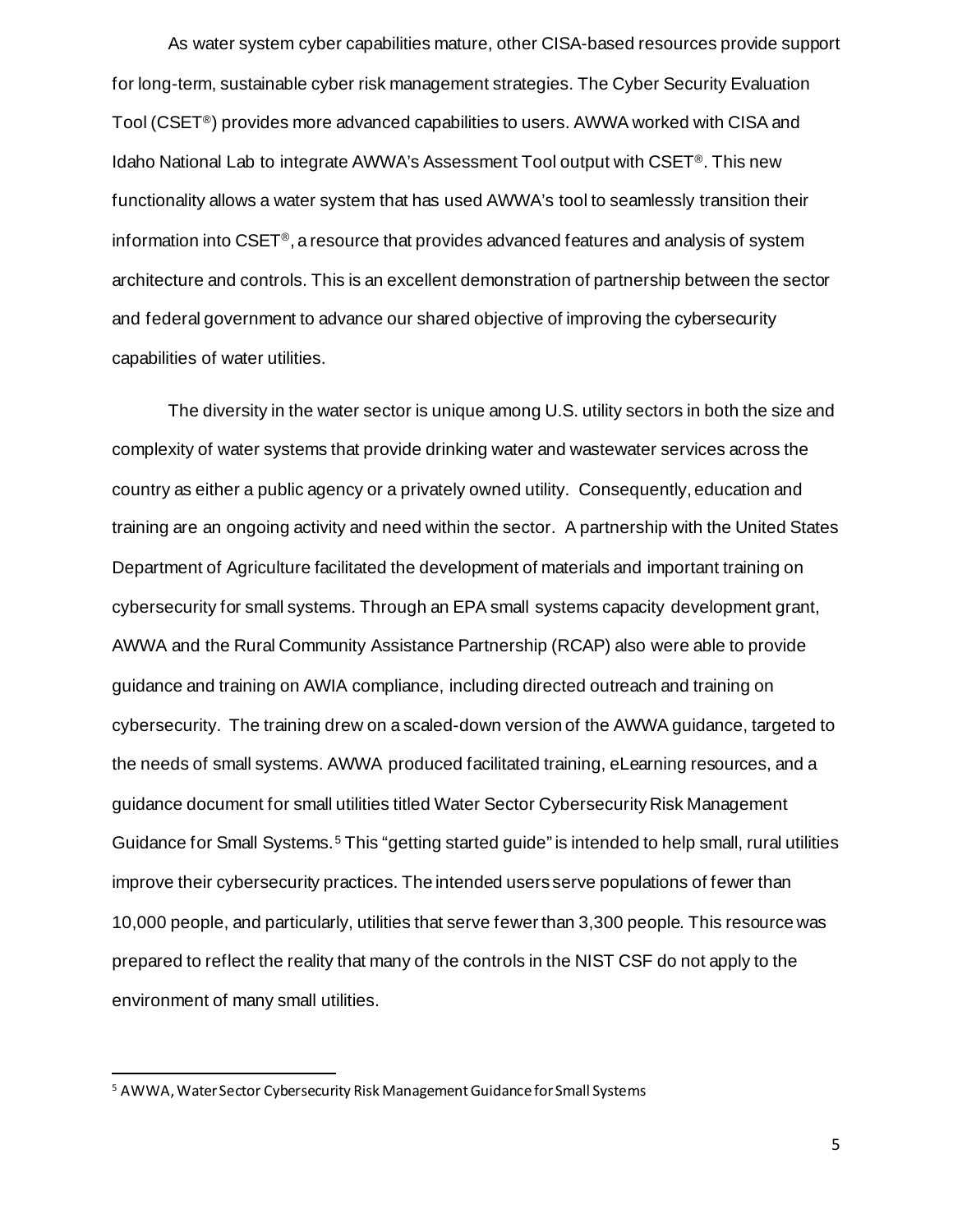These types of capacity development efforts are essential when considering there are more than 45,000 community water systems that serve fewer than 3,300 people. AWWA encourages continued support for this type of engagement, given that cybersecurity is a threat to critical infrastructure systems of all sizes and types.

The water sector is actively engaged with CISA and EPA through the Water Sector Coordinating Council on the Industrial Control Systems (ICS) Cybersecurity Initiative. This 100 day action plan will review the scalability of ICS monitoring technology deployment, such as CISA's CyberSentry, including the development of criteria for the adoption of such technology by water systems. In addition, the action plan will seek to establish the necessary information sharing protocols with federal partners leveraging the actions already taken by the electric and gas sectors. The direct involvement of subject matter experts from the water sector is essential for ensuring that this type of action properly accounts for the operational needs and constraints of a water utility.

## **Partnership and a Path Forward**

Under Presidential Policy Directive 21, each sector has an established Sector Coordinating Council (SCC). The intent of this framework is partnership between CISA and SRMAs on critical homeland security matters facing the nation. While SCCs have provided invaluable support in fulfilling the mission of CISA and SMRAs, there is always opportunity for improvement and continued growth. Given the scale of the water sector, the function of the Water SCC and WaterISAC can be more consistently leveraged to provide real-time assessment and calibration of critical information-sharing products that may be developed by federal partners. Federal water sector-specific resources should not be developed and released independent of review and coordination by relevant subject matter experts, such as the members that constitute the Water SCC and supporting associations. Our shared mission to facilitate the secure operations of critical infrastructure is stronger when we work collaboratively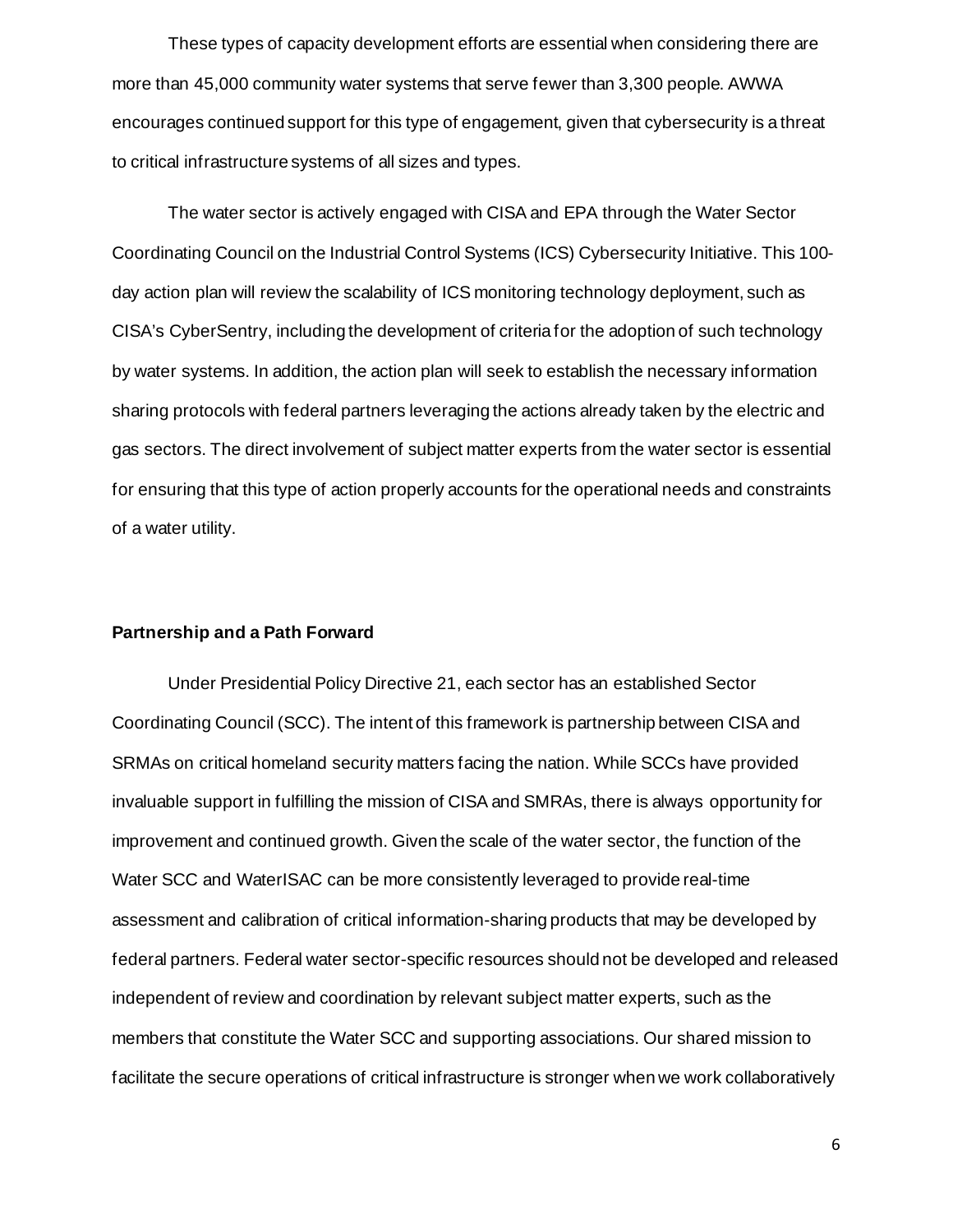and leverage the assets and resources each can bring to bear on the challenges imposed by cyber threats. Consistent messaging and clarity on how our respective resources and guidance documents complement each other is in the best interest of the public we serve together.

AWWA recognizes the cybersecurity challenge and is committed to establishing a new paradigm for cybersecurity governance in the water sector. We believe a new approach  $6$  is necessary, one that recognizes the technical and financial challenges facing the sector and sets minimum cybersecurity standards for all types of water systems. A tiered risk- and performancebased requirements model similar to the approach used in the electric sector under the auspices of North American Electric Reliability Corporation (NERC) would underpin this approach in the water sector. An entity similar to NERC would be created in the water sector to lead the development of the requirements using subject matter experts from the field. It would also perform periodic third-party conformity assessments. Federal oversight and approval of requirements would be provided by the EPA, given existing statutory authority for water and wastewater utility operations. A recent report by Foundation for the Defense of Democracies  $(FDD)^7$  $(FDD)^7$  recognized the merits of such an oversight body in providing ongoing industry-led cyber threat mitigation efforts. AWWA welcomes the opportunity to work with our federal partners to implement a strategy that provides sustainable cybersecurity protection that recognizes the variability in the maturity and complexity of water systems.

<span id="page-6-0"></span><sup>6</sup> Paul Stockton, *Strengthening the Cybersecurity of America's Water Systems: Industry-Led Regulatory Options* (Washington, DC: American Water Works Association, August 2021),

<span id="page-6-1"></span><sup>7</sup> Foundation for the Defense of Democracies*, Poor Cybersecurity Makes Water a Weak Link in Critical Infrastructure*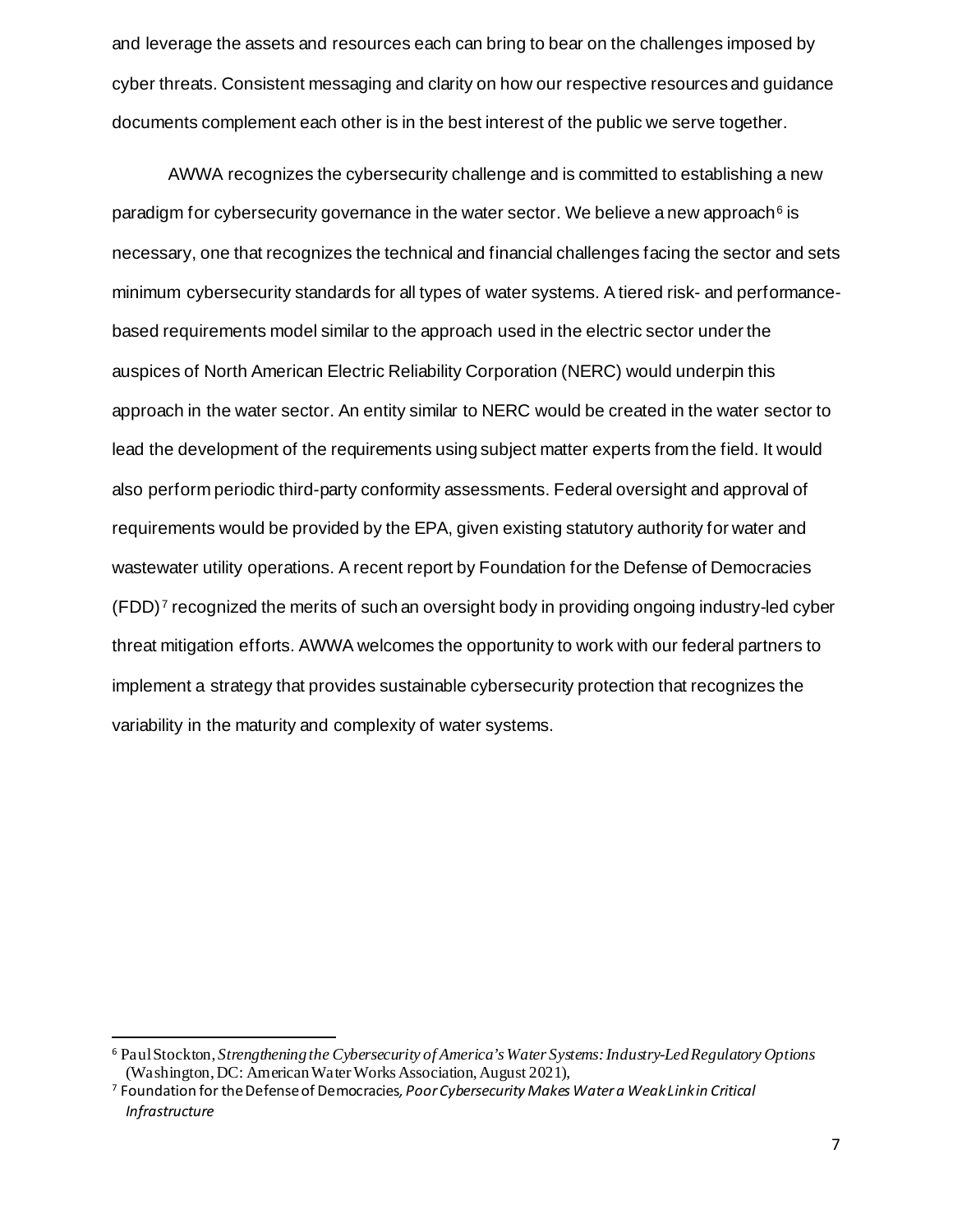### **#################**

## **Kevin M. Morley, PhD**

Kevin M. Morley, PhD is Manager, Federal Relations for the American Water Works Association (AWWA). Over the past 20 years he has worked closely with multiple organizations to advance security and preparedness in the water sector. This includes establishing the Water/Wastewater Agency Response Network (WARN) and guiding the development of several ANSI/AWWA standards that represent minimum best practice for water sector risk and resilience management, including cybersecurity guidance. He is a leading expert on §2013 of America's Water Infrastructure Act (AWIA) of 2018 and multiple resources that enable water systems to implement an all-hazards approach to security and preparedness. Dr. Morley is a member of the President's National Infrastructure Advisory Council and a past Disaster Resilience Fellow for the National Institute of Standards and Technology. Dr. Morley received a PhD from George Mason University for research on water sector resilience and created the Utility Resilience Index (URI). He holds a MS from the State University of New York College of Environmental Science and Forestry and a BA from Syracuse University.